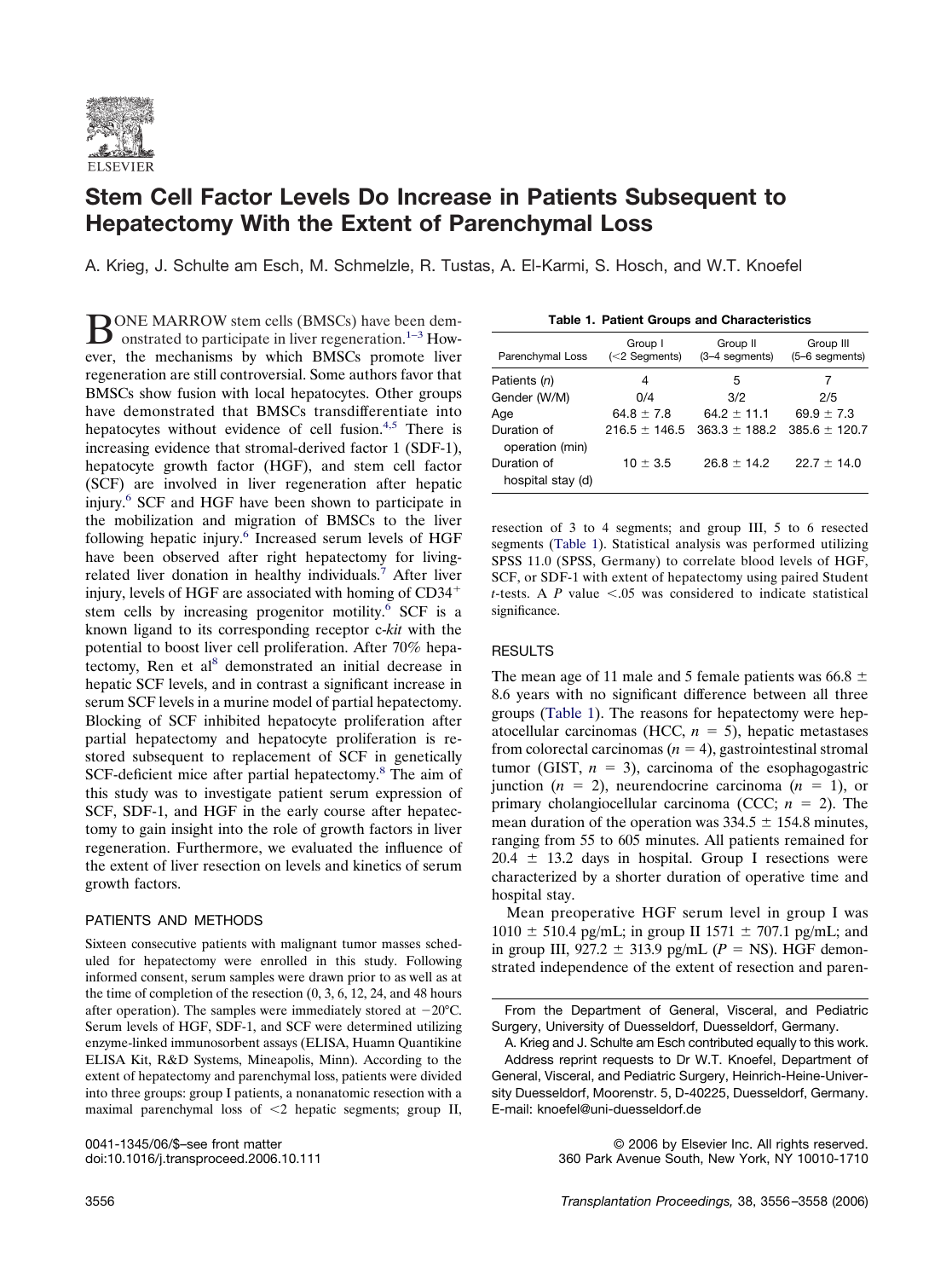<span id="page-1-0"></span>chymal loss with a peak at 24 hours (Fig 1A). In group I, SDF-1 demonstrated a mean preoperative serum level of 2422.4  $\pm$  513.5 pg/mL; in group II, 2920.3  $\pm$  919.6 pg/mL;



**Fig 1.** Serum levels of HGF. Data are expressed as arbitrary units (AU) in percent of prehepatectomy levels, which was determined as 100%. (C) A significant increase of mean serum SCF levels could be observed in group II ( $\ast$ ) ( $P = .02$ ) and group III (#)  $(P = .046)$ .

and in group III, 2026.4  $\pm$  547 pg/mL ( $P =$  NS). In contrast to HGF, the SDF-1 level was marked by a declining trend at 6 hours after resection, reaching preoperative levels at 48 h after hepatectomy without significant differences among the groups (Fig 1B).

In group II, the preoperative mean serum SCF level of 847.2  $\pm$  241.4 pg/mL showed a significant ( $P = .02$ ) increase from 81.3% of the prehepatectomy level to 112.4% by 24 hours (Fig 1B). This course could also be observed in an attenuated form from 82.8% of prehepatectomy levels to 104.6% by 12 hours ( $P = .046$ ) in group III. In contrast, in patients with a parenchymal loss of  $\leq 2$  segments (group I), SCF serum levels remained significantly below prehepatectomy values  $(P = .04)$  during the observation period. However, SCF demonstrated a significant decline toward time of completion of resection, which we designated as time point 0 hours.

#### **DISCUSSION**

SCF demonstrated significantly increased serum levels after extended in contrast to smaller degrees of hepatectomy. These data suggested an important role for SCF in the regeneration of remnant liver tissue, especially subsequent to extensive loss of hepatic volume. SCF, therefore, might be crucial for postoperative reconstitution of liver volume and, consequently, liver function.

Irrespective of the extent of liver resection, we observed a rise in HGF serum levels with a maximum at 24 hours postoperatively. Consistent with previous studies, the levels of HGF in our study population showed no relation to the resected liver volume.<sup>9,10</sup> Surprisingly, for SDF-1, which has been demonstrated to be involved in liver regeneration,<sup>6</sup> the trend declined by 6 hours reaching preoperative levels by 48 hours. SDF-1, which has been shown to be increased in plasma in autoimmune and viral diseases, might not play a major role in liver regeneration after hepatectomy.<sup>11</sup>

In summary, we observed an elevation of serum SCF after hepatectomy, which showed a significant correlation with the extent of liver resection.

#### ACKNOWLEDGMENTS

The results of the work are parts of the MD thesis of Adrian El-Karmi.

#### **REFERENCES**

1. Schulte am Esch J 2nd, Knoefel WT, Klein M, et al: Portal application of autologous  $CD133+$  bone marrow cells to the liver: a novel concept to support hepatic regeneration. Stem Cells 23:463, 2005

2. Petersen BE, Bowen WC, Patrene KD, et al: Bone marrow as a potential source of hepatic oval cells. Science 284:1168, 1999

3. Alison MR, Poulsom R, Jeffery R, et al: Hepatocytes from non-hepatic adult stem cells. Nature 406:257, 2000

4. Terada N, Hamazaki T, Oka M, et al: Bone marrow cells adopt the phenotype of other cells by spontaneous cell fusion. Nature 416:542, 2002

5. Newsome PN, Johannessen I, Boyle S, et al: Human cord blood-derived cells can differentiate into hepatocytes in the mouse